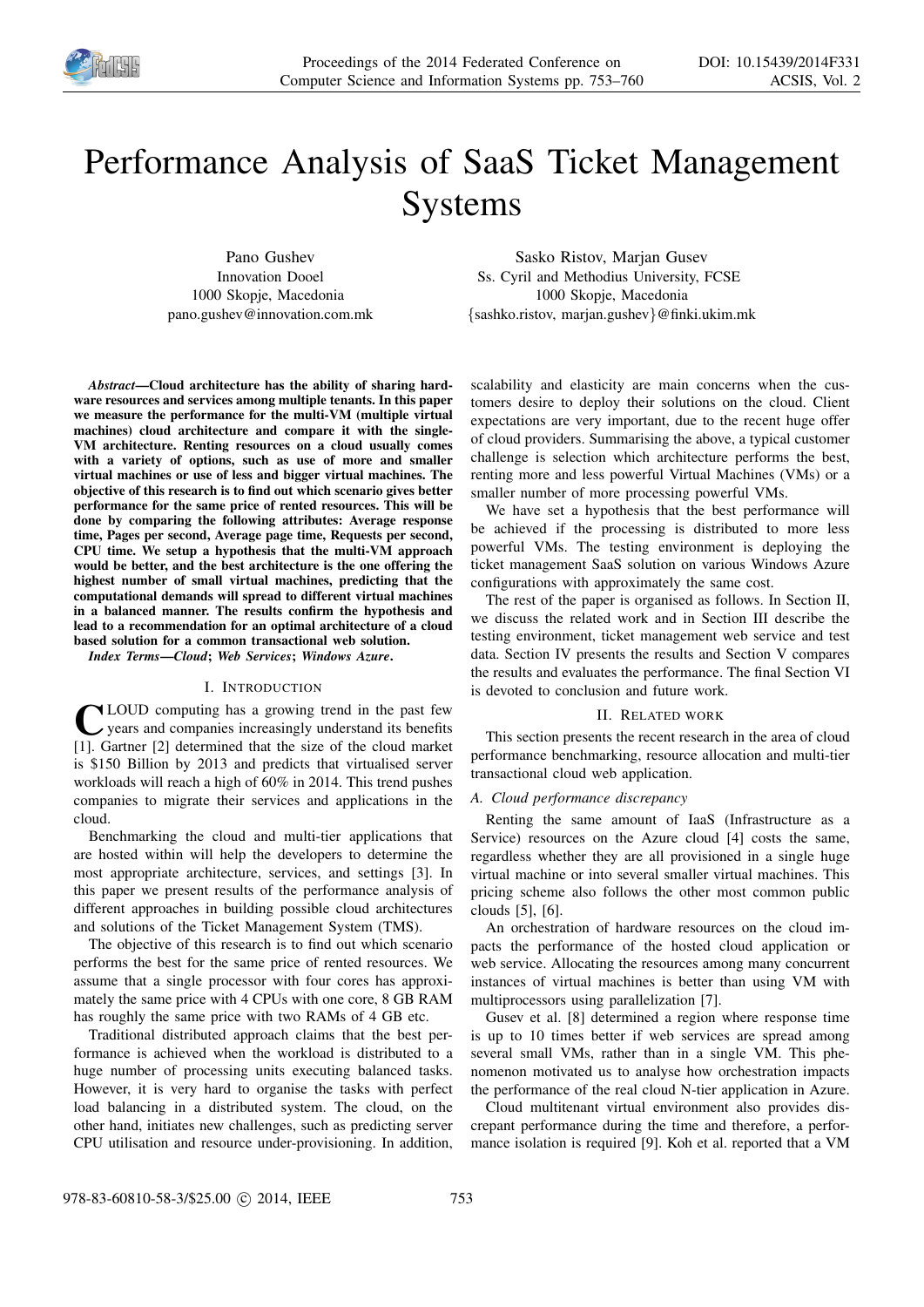provides different performance on the same physical machine during the time, if it is instantiated among the other active VMs [10]. Jayasinghe et al. [11] reported that a configuration that provides the best performance in one cloud can provide the worst performance in another. Iakymchuk proposed a method to improve the performance with underutilization of physical resources by adding more nodes [12].

## *B. Windows Azure performance*

Many authors have conducted research on Azure's performance. It is most suitable for application with small amount of communication [13] and it does not work well for tightlycoupled applications compared to Amazon EC2 or cluster [14]. Hill et al. [15] provided a performance analysis of VMs, storage services and SQL services in Azure. Azure also can decrease the costs and time for deployment, as well as support efficient TCP data transfers [16].

#### *C. Multi-tier performance benchmarking*

Today's web applications are usually 3 or 4-tier applications, commonly identified as multi-tier  $(n$ -tier) applications. Each tier is usually hosted on a separate machine or VM. These architectures are usually interesting due to several bottlenecks that can appear, which will decrease rapidly their performance.

Several authors propose benchmark tools and methodologies to simulate the multi-tier cloud web applications to analyse their performance and determine their deficiencies.

Turner et al. [17] propose a C-MART benchmark, which emulates a modern web application hosted in a cloud environment. Rubis [18] is another benchmark application that simulates an auction site and evaluates design patterns and the performance scalability of application servers. However, it cannot be used as a modern application benchmark because there are many flaws for Web 2.0 applications [19]. Also it requires a lot of effort to install, which outweighs its usefulness [20]. TPC-W is also a transactional web benchmark, which emulates an online bookstore [21]. But, it also has deficiencies [3]. In this paper, we use a real cloud SaaS application hosted in Azure to determine the scalability and user load impact on different customers' and cloud service provider's parameters.

Apart from benchmarking tools, several methodologies for benchmarking the N-tier applications are proposed and evaluated with them. Wang et al. [22] proposed a method for bottleneck detection, which correlates throughput and load. Chen et al. [23] proposed a predictive performance model that analyses cloud based N-tier web applications and determines appropriate resource allocation to each tier of an application.

# III. METHODOLOGY

This section describes the architecture of the system and the environment used for testing, including the testing tools, hardware architecture, test cases and implementation procedure.

#### *A. TMS Architecture*

As a testbed-application we use our TMS SaaS solution [24] as a scalable and elastic multi-VM cloud solution. This

benchmark has all features to evaluate performances of a typical transactional based SaaS solution, such as, simple operations for each transaction, and variable and huge number of users that generate different workload.

The benchmark TMS solution consists of three code modules and one optional module [24]. Core modules are: System management module (SMM), Company management module (CMM) and Core functions module (CFM) and optional is Additional functional module (AFM).

The core of this TMS cloud solution is the SMM module, shared for all companies. All resource provisioning in the cloud are managed by this module. It is always active to provide company subscription management, authentication, authorisation etc.

CMM is a company specific module, personalised and customised by TMS users. Each company offers this module as a service to its end customers. This module is responsible for all general configurations within a company.

Another company specific module is the CFM module, responsible for all essential processes to realise ticket management (bug reporting) within a company. It enables a connection between companies (providers) and their customers. This module provides functionalities such as: ticket creation, responds by a resolver, customer approvals of the responses, creation and execution of test-cases etc.

The only optional module is the AFM module, dedicated for add-on functions, such as enabling a possibility to create and execute test cases, especially useful for bug reporting systems.

All modules in this TMS solution are divided in two groups: static and dynamic modules. Static modules are always active modules, unlike dynamic modules that are activated only when some company needs them. From the modules we mentioned above SMM is a static module and the other three are dynamic modules.

This system integrates a very important Broker module in order to communicate with different company specific modules and acts as a role of system service orchestrator. Fig. 1 [24] presents three agents that are a part of the Broker module.

Let us explain shortly how this system organisation works. As we mentioned before SMM is the main module of the system and it is always active to provide features for "payby-use" cloud concept, including authentication, authorisation, accounting with management of the company, its' contracts and subscriptions etc. This module is realised by two agents:

- *Admin agent*, which provides the accounting features for the company.
- *Infrastructure agent*, which instantiates and closes various instances, providing the optimal resource utilisation and reducing the overall cost for renting the hardware resources.

The dynamic modules of this system have the opportunity to be hosted on the same machine or on different virtual machines, which is essential for our testing of the elasticity, because we want to analyse and compare the performances obtained in a single-VM and multi-VM environments.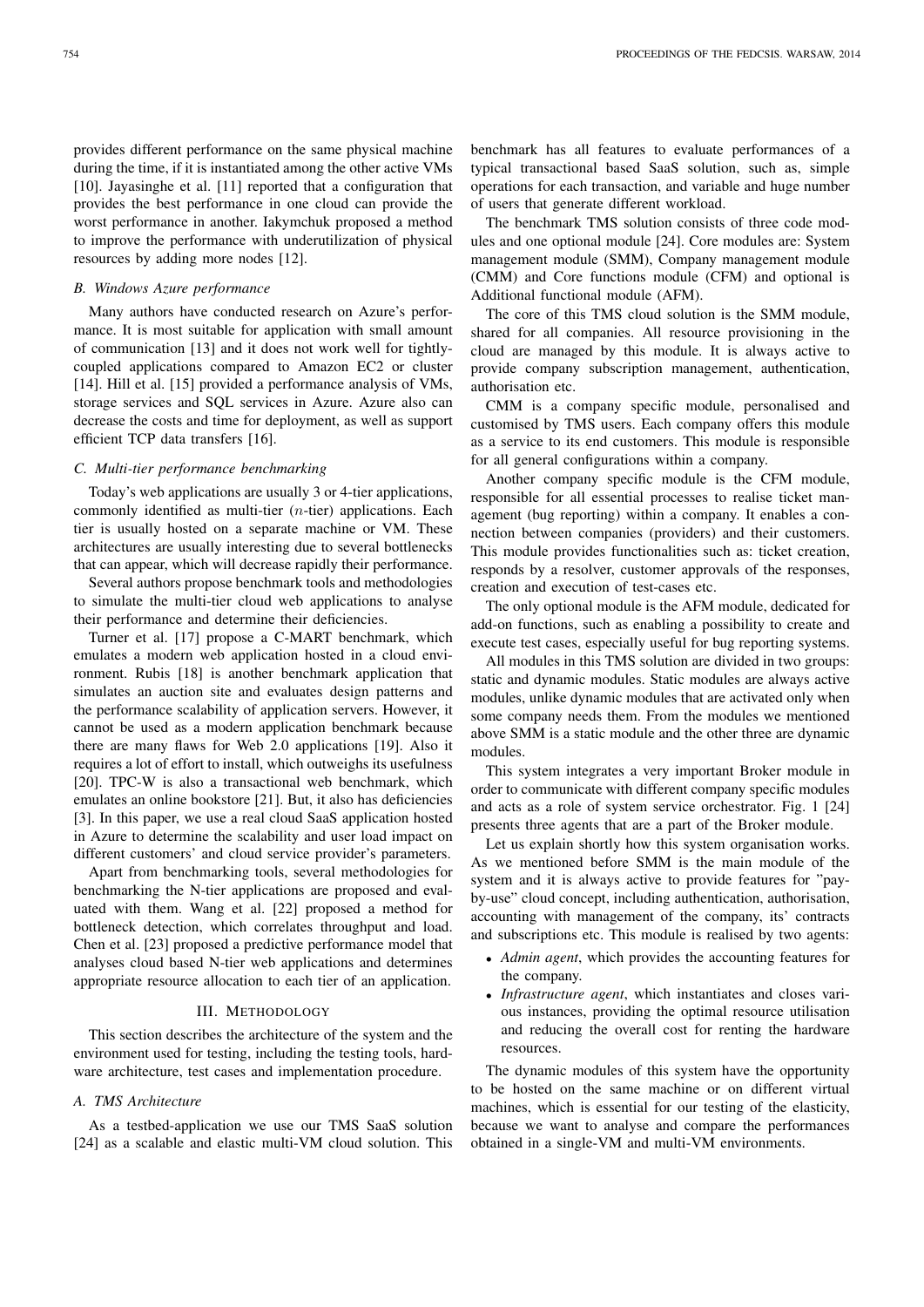

Fig. 1: Architecture of benchmark TMS SaaS solution

Each dynamic VM hosts two core software modules: the CMM and CFM modules, independently for each company. Additionally dynamic part of the AFM module is hosted on each dynamic VM.

The Company agent is hosted on the same VM, to enable a communication with SMM and data synchronisation between the SMM and VM.

## *B. Testing environment*

The testing environment consists of VMs and Windows Azure Cloud [4]. Windows Azure provides on-demand infrastructure that scales and adapts to the user ever changing business needs. With Windows Azure, the user can spin up new Windows Server and Linux VMs relatively fast and customise the environment. To create fast robust deployment, Windows Azure allows using custom images or building on the pre-configured images.

To realise the experiments we have created architecture for four different scenarios that use one *Database and Testing VM* (DTVM) and a set of *transactional VMs* (TVMs). All of them are deployed on Windows Azure as presented on Fig. 2.

The testing machine is used to run the tests for all experiments. The DTVM consists of AMD Opteron 4171 HE 2.10 GHz CPU with 8 cores and 14GB RAM. It hosts the SQL database for all scenarios. Windows Server 2012 Datacenter is running on the DTVM. The installed testing tools are selected from the Visual Studio 2012. The experiment results are measured with the *Web Performance and Load Test Project*, as a powerful tool for this kind of research.

The main function of the DTVM is to run all the tests for predefined scenarios. The first scenario is predefined as a single-VM, while the rest of them concern the multi-VM



Fig. 2: Architecture of testing environment and scenarios.

TABLE I: Test case specification

| <b>Scenario</b> | VM Type     | Cores | <b>RAM</b> | <b>Resources</b> |
|-----------------|-------------|-------|------------|------------------|
| All             | <b>DTVM</b> |       | $14$ GB    | 8 Cores 14 GB    |
| Scenario 1      | 1 TVM       | 8     | 14 GB      | 8 Cores 14 GB    |
| Scenario 2      | 2 TVMs      |       | 7 GB       | 8 Cores 14 GB    |
| Scenario 3      | 4 TVMs      |       | 3.5 GB     | 8 Cores 14 GB    |
| Scenario 4      | 8 TVMs      |       | 1.75 GB    | 8 Cores 14 GB    |

approach. The TVMs are configured to have equal cost in each scenario using resources on a machine with AMD Opteron 4171 HE 2.10 GHz CPU with 8 cores and 14GB RAM. Therefore, the first scenario is defined by one TVM that uses 8 CPU cores and has 14 GB of RAM. Two TVMs are used in the second scenario, each of them with 4 CPU cores and 7 GB of RAM. The third scenario uses 4 TVMs with 2 CPU cores and 3.5 GB of RAM, while the fourth scenario 8 TVMs with 1 CPU core and 1.75 GB of RAM.

All scenarios use VMs with same type of CPU and RAM. Windows Server 2012 Datacenter is preinstalled on TVMs including IIS and Application roles. Detailed features of the DTVM and TVMs in all scenarios are shown in Table I.

Experiments are tested by simulating two types of network: Cable DSL 1.5Mbps and Cable DSL 768Mbps. All experiments are realised with the use of a web browsers. To enable platform independence we have tested the experiments by equally using all of the following web browsers: Internet Explorer versions 9 and 10, Firefox, Chrome and Safari.

## *C. Web Service Description*

TMS [25] is a cloud solution realised as a transactional web based software, where a user can access a dynamically created web page, browse the site, list page details and update a selected information, as most of typical web solutions.

The objective of this research is to find the best architecture when analysing the performance for the same price of rented resources. Our hypothesis is based on an assumption that multi-VM approach would be better and the best performance will be obtained renting the largest number of small VMs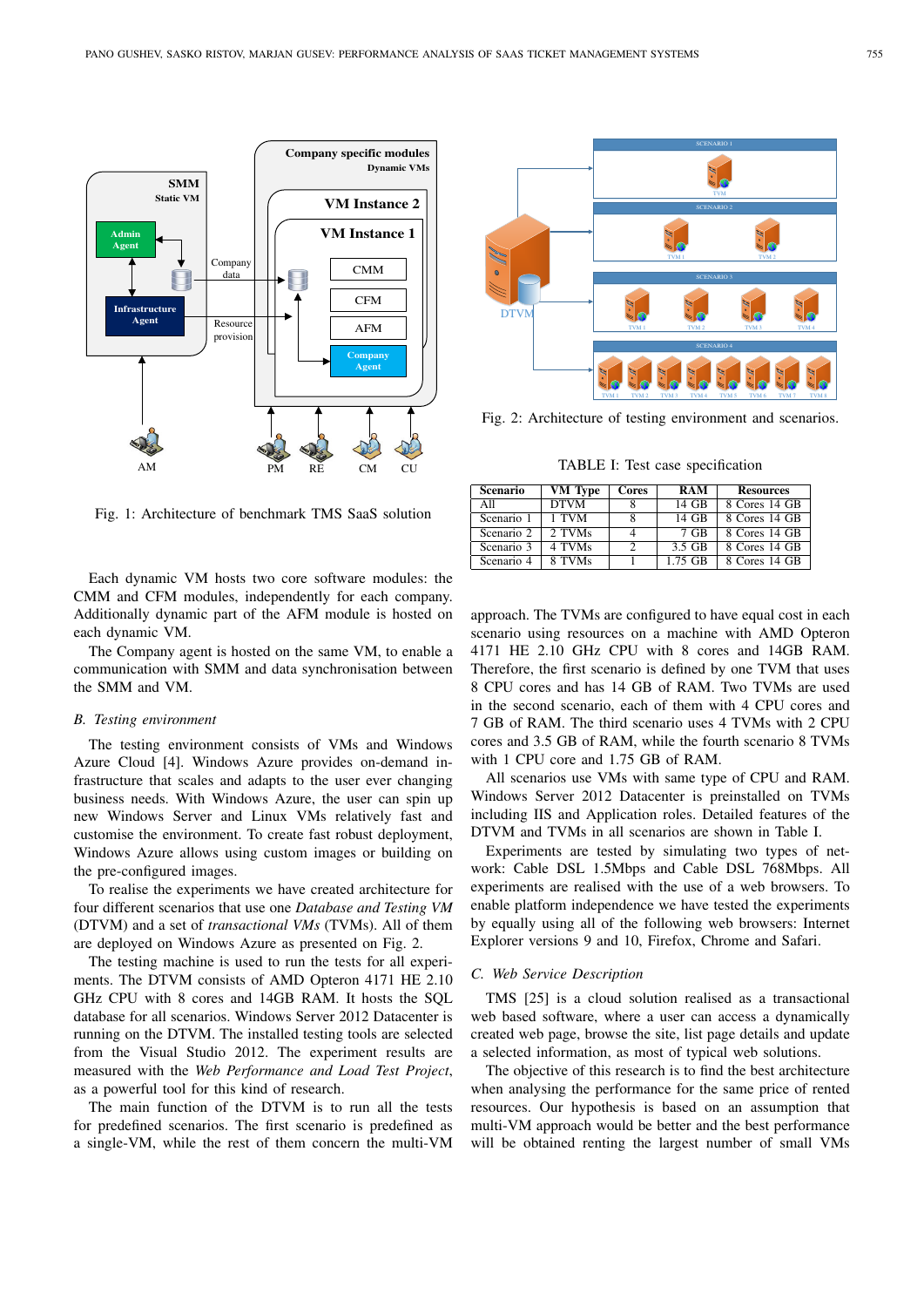for different companies. Note that the database is deployed on a separate VM in all experiments and the testing mostly relates to selecting a proper configuration for a web server that realises functions of web browsing and database update.

We define two test cases to analyse the performance. The first test case is based only on a web service providing a functionality of browsing through the application and the second uses update functionality with data store in database.

In the first test case, the user logs into the system, opens a page with presented tickets and selects a ticket to display relevant information. The user can browse the site and list the content of a given page. In the second test case, despite the previous steps realised for browsing and listing the required information, the user responds on the information by entering an additional information and changing the ticket status. It finishes with database update.

These web services are hosted by all VMs defined by each scenario. Note that the DTVM does not deploy these web services, but hosts the testing tools and the database required by the web services. The 4 scenarios realise both the single-VM and multi-VM approaches using the same amount of available resources. Hosting the web service and database on separate VMs may reduce the overall performance, because of communication needed between the VMs. But in case of large user loads all requests for a web service and interaction with the database will be distributed between VMs. Database operations are more expensive than the communication in Windows Azure, where all VMs are connected in virtual network with stable network connection between them.

#### *D. Testing procedure*

Visual Studio 2012 Web Performance and Load Test Project is a tool that offers many testing options. We decided to use the test "Tests based of the number of virtual users" for the purpose of this research providing relevant information about throughput and achieved speed.

We choose Visual studio because this tool provides a lot of possibilities for parametrisation. With Visual Studio 2012 we can choose different types of tests, depending of the number of the users or number of tests. Also we can choose the type of networks, type of browsers that we use for testing. Tests can be executed on different ways depending of number of tests or time span. A very important issue is that the results from tests are specified with sufficient details.

Visual studio 2013 provides a new option to run tests in Windows Azure without new configuration. Administrators do not have to deploy any VM or to configure different services. Through Load Test Web Service, Visual Studio 2013 loads the tests on the cloud. Behind this service is a pool of test agents that is used to run the tests. All results from a test, along with other performance counters are available.

Four experiments are defined, each for a test case defined by a corresponding scenario:

- *Experiment 1* a single-VM with a DTVM and 1 TVM
- *Experiment 2* a multi-VM with a DTVM and 2 TVMs
- *Experiment 3* a multi-VM with a DTVM and 4 TVMs



Fig. 3: Test plan for each experiment

• *Experiment 4* - a multi-VM with a DTVM and 8 TVMs

All experiments use two VMs with 8 cores and 14GB RAM each. The first experiment simulates a single-VM environment, while the remaining a multi-VM environment with different configuration of TVMs enabled by renting the same cloud resources. Experiments perform different tests based on different loads defined by a various number of virtual users of the system per test.

The selected test runs every test for 3 minutes and 40 seconds. Certain number of users is defined per each testing interval to simulate increased load, as shown in Fig. 3. Our workload generation for multi-tier web application in the cloud is similar to other similar approaches [26]. The initial load configuration starts from 100 concurrent users and this is increased by a step of 100 users every 20 seconds, ending with a maximum of 1100 users.

All test case scenarios are executed for each experiment. To ensure good results, the tests started only after a 2 minutes warm up period of Visual Studio.

#### *E. Test data*

The selected testing tool measures and calculates a lot of parameters. For the purpose of our research, the following five different parameters are analyzed:

- $T_r$  Average response time,
- $P$  Pages per second,
- $T_p$  Average page time,
- $R$  Requests per second, and
- $CPU_U$  CPU utilisation.

The values of each of these criteria are based on the selected load defined by the number of users.

The performance factors for measured times are calculated as reciprocal value and indicated as throughput and speed, by the following measures:

- $T$  Overall throughput calculated as  $T = 1/T_r$ ,
- $S$  CPU speed calculated as  $S = 1/CPU_U$ .

Each experiment (for a different scenario) results with different performance factors. Let  $i, j \in \{1, 2, 3, 4\}$  identify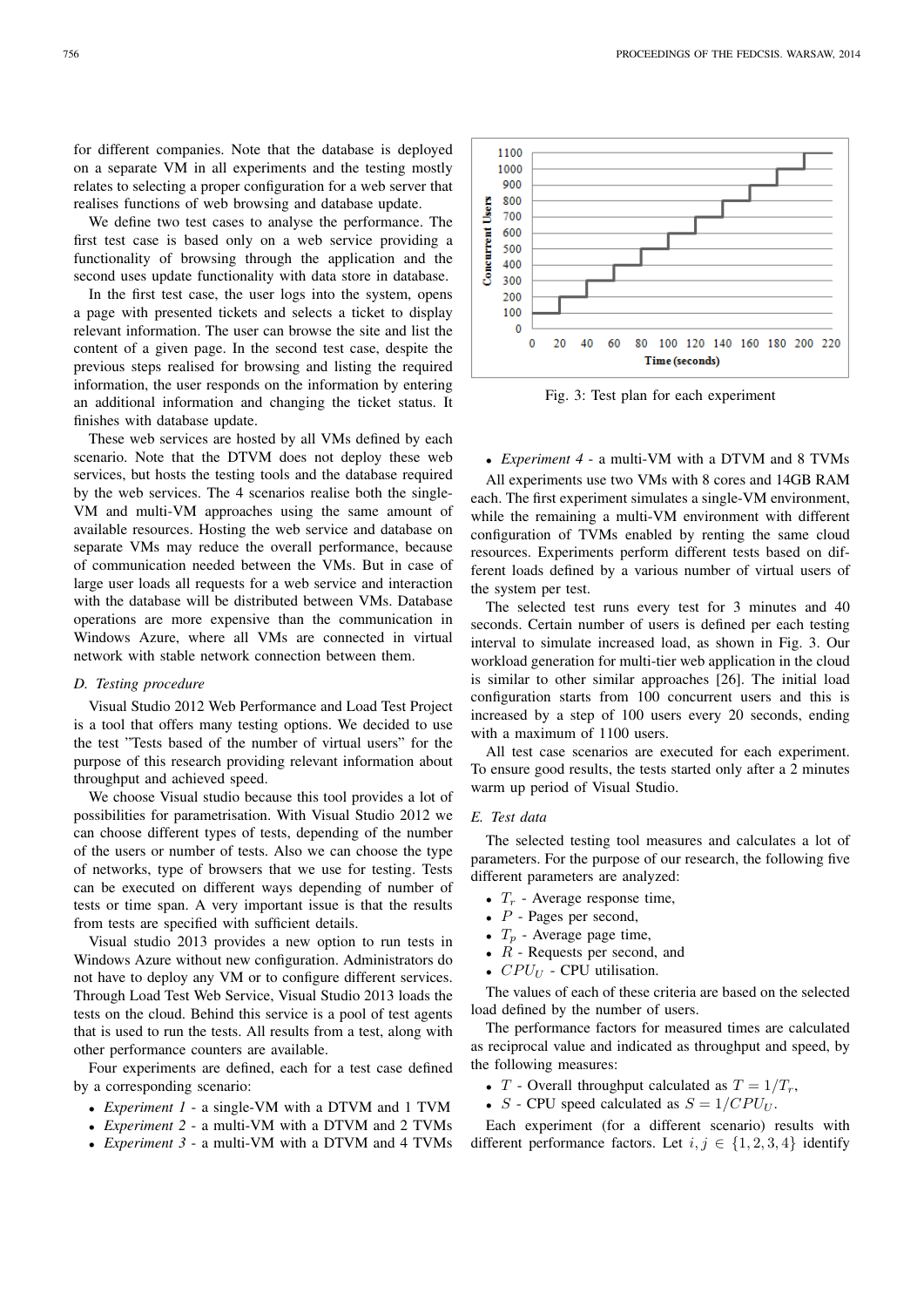

Fig. 4: Average response time as a function of user load

two experiments. Their relative index as presented in (1) gives the relative comparison value for performance factor  $F$ , which stands instead of  $T$ ,  $P$ ,  $R$ , or  $S$ , corresponding to overall throughput, page throughput, request throughput and achieved processor speed. The higher the relative performance factor is, the better performance.

$$
F_{ij} = \frac{F_i - F_j}{F_j} \tag{1}
$$

In addition, when compared to Experiment 1 we obtain relative performance increase of multi-VM vs single-VM approach for the same number of users.

#### IV. EXPERIMENTS AND RESULTS

This section presents the results achieved for each performance criteria: average response time, pages per second, average page time, handled requests per second and CPU utilisation. Parameters are analysed as a function of user load.

The brown line in each graph presents the results for scenario 1, the blue line scenario 2, the orange line scenario 3 and the grey line scenario 4.

## *A. Average Response Time* T<sup>r</sup>

*Response Time* refers to the average time that is necessary to receive the entire response to a request, starting from the moment when a request is sent to the web server. The difference between the Response Time and Transaction Time is in think time that occurs during a transaction. Transaction Time includes think time, but Response Time does not [27].

Fig. 4 presents the average response time results for all experiments. The average response time proportionally depends on the load increase defined by the number of concurrent users. Two different regions are observed with different behaviors. In the left region ( $N \leq 500$ ) all four scenarios provide similar average response times. However, Scenario 1 is the worst, while Scenario 2 is slightly better than others for all test cases in the region. Scenario 1 also provides the worst performance in the right region ( $N > 500$ ), but now Scenario 4 has the smallest average response time. All curves in the left region



Fig. 5: Pages per second as a function of user load

have a trend for linear increment until the value 1.5s, which saturates in the right region in the range of  $[1.5s, 3s]$ .

## *B. Average pages per second* P

*Average pages per second* refers to the number of pages that are sent per second during the load test run [27]. Fig. 5 displays the results for the performance factor  $P$  defined by achieved average pages per second.

Single-VM (Scenario 1) also shows the lowest performance for this parameter for each user load. Multi-VM scenarios provide similar performance for smaller load ( $N \le 500$ ), but the results are similar as the previous parameter for greater load. That is, using greater number of smaller TVMs is better than having smaller number of greater TVMs.

All curves in the left region also have a trend for linear increment starting from 40 to 110, which saturates in the right region in the range of [100, 150].

# *C. Average page time* T<sup>p</sup>

*Average page time* refers to the average response time for all requests for a single web page [27]. The results of the average page time are shown in Fig. 6. Also in this case, the results show that the multi-VM approaches perform better than the single-VM scenario. Scenario 4 performs the best for a large number of concurrent users higher than 700, while Scenario 2 for smaller loads.

The curves follow the similar trend as the previous two parameters, in the regions divided with  $N = 500$  concurrent requests. The average page time increases starting from 0.5 to 2.5s and saturates in the range [2.0s, 3.5s] for all scenarios.

# *D. Handled requests per second* R

*Requests per second* consist of details for individual requests that are sent during a load test. This includes all HTTP and dependent requests such as images. *Request per second* refers to the rate per second of a request during the load test run [27].

Results for the overall handled requests per second are presented in Fig. 7. The obtained behavior and performance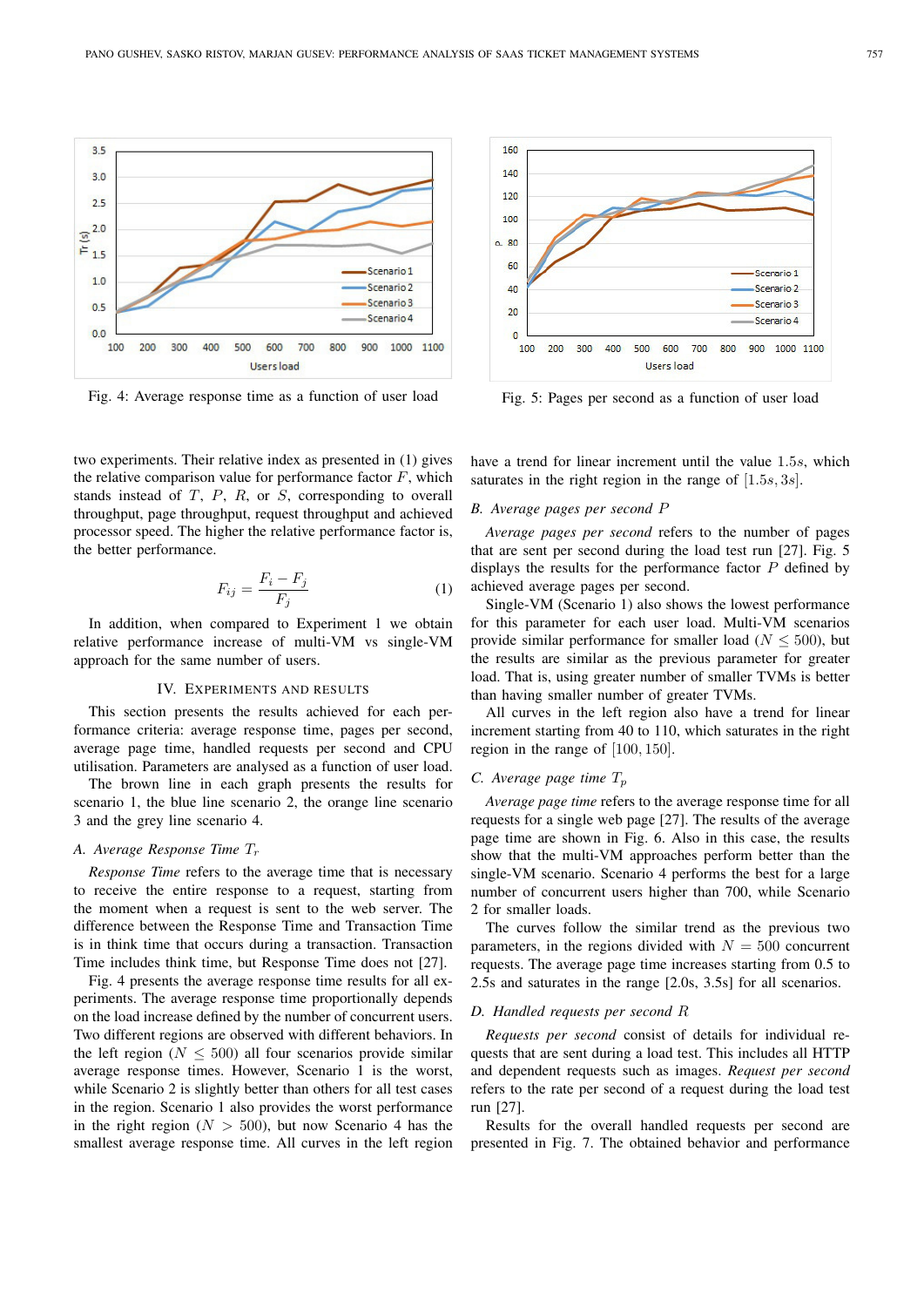

Fig. 6: Average page time as a function of user load



Fig. 7: Requests per second as a function of user load

trend is similar to the cases with previous analysed parameters. That is, the scenarios with greater number of smaller TVMs (scenarios 4 and 3) are better than having smaller number of greater TVMs (scenarios 2 and 1).

We observe small discrepancy compared to other parameters. That is, the curves start to saturate for different user load. Scenarios 1 and 2 increase the values for the handled requests starting from 50 to 120, while scenarios 3 and 4 provide increase from 70 to 140.

Scenarios 3 and 4 slightly saturates for  $N > 300$  (they continue to increase, but with smaller intensity) in the range [140, 210], while scenarios 1 and 2 saturate for  $N > 400$  and their curves are almost constant in the right region around the range [120, 140].

# *E. CPU Utilization* R

Processor time denotes the percentage of time that a VM instance charges against the processor user time for individual request issued during a load test. The theoretical maximum  $700$ 

 $800$ 

Scenario 1

Scenario<sub>2</sub>

Scenario 3

Scenario 4

1000 1100

 $900$ 

Fig. 8: CPU utilization as a function of user load

Users load

500 600

# for this parameter is  $number\_of\_processors \cdot 100$ .

CPU utilisation is very important parameter for cloud service provider because it is directly connected with cost for power supply and cooling due to increased heating. The results for this parameter are shown in Fig. 8. Although all scenarios are very similar, lower CPU utilisation is noticed for the single-VM environment, while Scenario 2 mostly utilizes the CPU.

Similar two regions are observed, which are divided with  $N = 400$ . The curves increase in the left region until 65%, and then the CPU utilization saturates in the range of [65%, 70%].

#### V. DISCUSSION

This section compares the results achieved from the four cloud approaches and discussed relevant explanations for analyzed behavior and performance trends.

#### *A. Parameter correlations*

 $90$ 80

 $70$ 

60

 $\overline{5}$  50

6 40

30

 $20$ 

 $10$ 

 $\overline{0}$ 

 $100$ 

 $200$ 

300

 $400$ 

This section presents the correlations between the response time and page throughput and between the response time and CPU utilization.

*1)* Response time vs page throughput: The parameters  $T_r$ ,  $P$ ,  $T_p$ , and  $T_R$  are correlated among each other, as shown in figures 4, 5, 6, and 7. The results show that user loads for  $N = 400$  or  $N = 500$  are borders of two different regions. The parameters behave the same in a single region, i.e., increasing trend in the left region (smaller load) and saturating trend in the right region (heavy load).

*2) Response time vs CPU utilization:* Figures 9 and 10 present the overall throughput and CPU speed. We can conclude that both figures are very similar, which confirms that both parameters are very correlated as a function of user load.

#### *B. Scenario comparisons*

In most cases, especially for increased loads, we concluded that Scenario 4 performs the best compared to the others.

The load defined by the number of concurrent users has noticeable impact on the results. All performance factors lead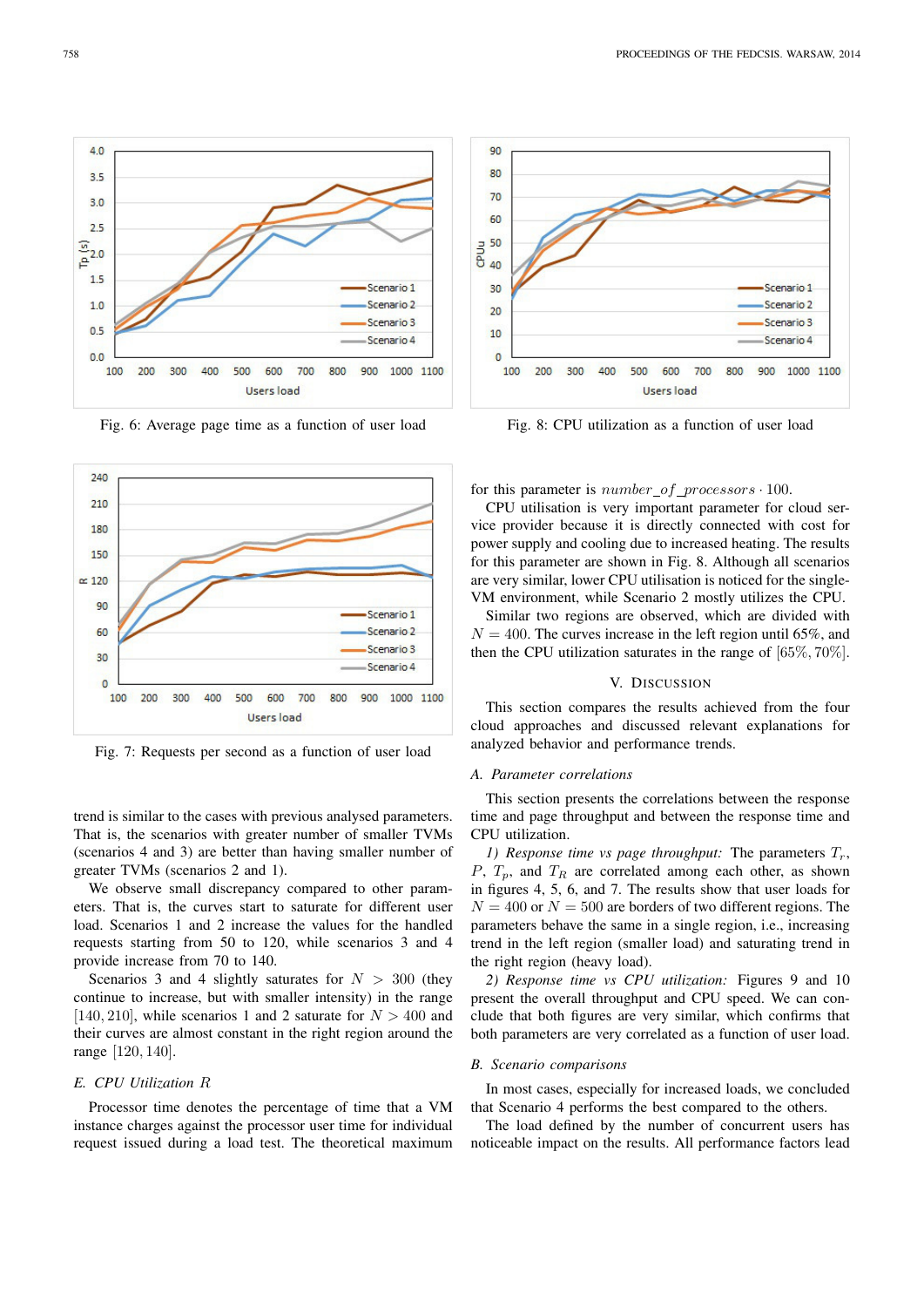

Fig. 9: Overall throughput  $T$  as a function of user load



Fig. 10: Achieved CPU speed  $S$  as a function of user load

to a conclusion that our hypothesis is proved for increased loads higher than 400 users.

Figures 11, 12 and 13 present the relative values of parameters for the three multi-VM scenarios compared to the single-VM scenario. They confirm the previous conclusions that the scenarios with greater number of smaller VMs is better than smaller number of bigger VMs as TVM.

# VI. CONCLUSION

Performance is critical when choosing appropriate configuration for rented cloud resources. Cloud providers offer a variety of options, so the users get confused when selecting the optimal configuration. This research brings conclusion about a typical behavior in transactional web solutions for expected small and medium number of concurrent users. The ticket management solution is a transactional-based dynamic web site where a lot of information fluctuates among users, and information update is a frequent task. It uses a lot of users which access a dynamic web site.



Fig. 11: Relative throughput  $T_{12}$ ,  $T_{13}$  and  $T_{14}$ .



Fig. 12: Relative pages per second  $R_{12}$ ,  $R_{13}$  and  $R_{14}$ .



Fig. 13: Relative page time between multi- and single-VM